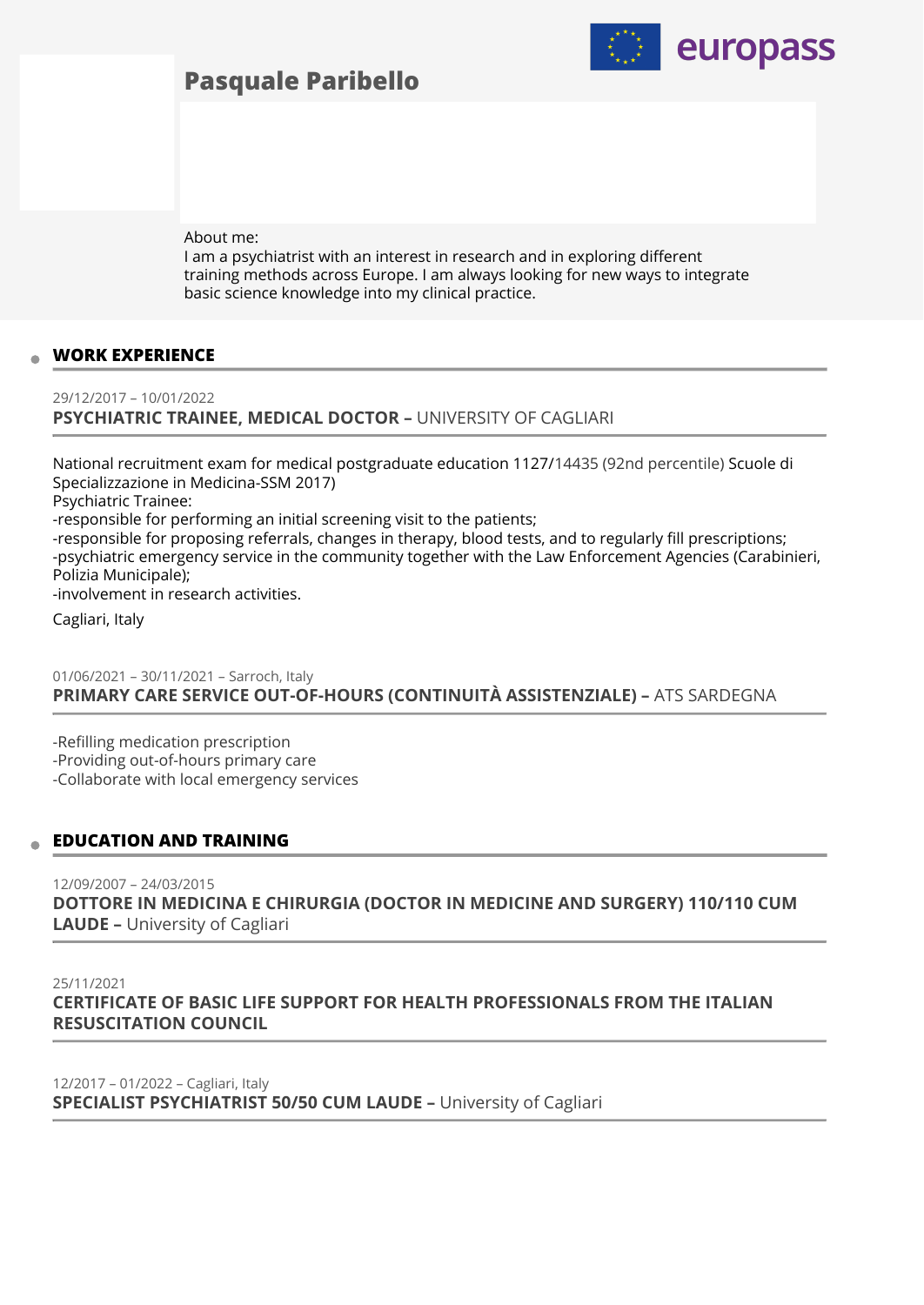## **LANGUAGE SKILLS**

Mother tongue(s): **ITALIAN**

Other language(s):

|                                                                            | <b>UNDERSTANDING</b> |         | <b>SPEAKING</b>      |                       | <b>WRITING</b> |
|----------------------------------------------------------------------------|----------------------|---------|----------------------|-----------------------|----------------|
|                                                                            | Listening            | Reading | Spoken<br>production | Spoken<br>interaction |                |
| <b>ENGLISH -</b><br><b>OCCUPATION</b><br><b>ENGLISH TEST</b><br>14/07/2018 | C <sub>1</sub>       | C1      | C <sub>1</sub>       | C1                    | C1             |

*Levels: A1 and A2: Basic user; B1 and B2: Independent user; C1 and C2: Proficient user*

## **DIGITAL SKILLS**

Microsoft Word | Power Point | Microsoft Office | Social Media | R (programming language) | Microsoft Excel

#### **PUBLICATIONS**

**The Elderly and the City: Lack of Knowledge on Violence Perception and Consequences on Daily Life.** 

doi: 10.2174/1745017901814010046. PMID: 29541151 2018 Bramanti A, D'Aloja E, Cabras F, Paribello P, Moro MF, Lindert J, Carta MG.Clin Pract Epidemiol Ment Health.

#### **Pharmacological management of depression in patients with multiple sclerosis.**

doi: 10.1080/14656566.2018.1516207. PMID: 30207800 2018 Carta MG, Paribello P, Anastasia A, De Berardis D, Nardi AE, Fornaro M.Expert Opin Pharmacother.

#### **How promising is neuroactive steroid drug discovery?**

doi: 10.1080/17460441.2018.1518974.PMID: 30221545 2018 Carta MG, Paribello P, Preti A.Expert Opin Drug Discov.

## **Current pharmacotherapeutic approaches for dysthymic disorder and persistent depressive disorder.**

doi: 10.1080/14656566.2019.1637419. PMID: 31290333 2019 Carta MG, Paribello P, Nardi AE, Preti A.Expert Opin Pharmacother.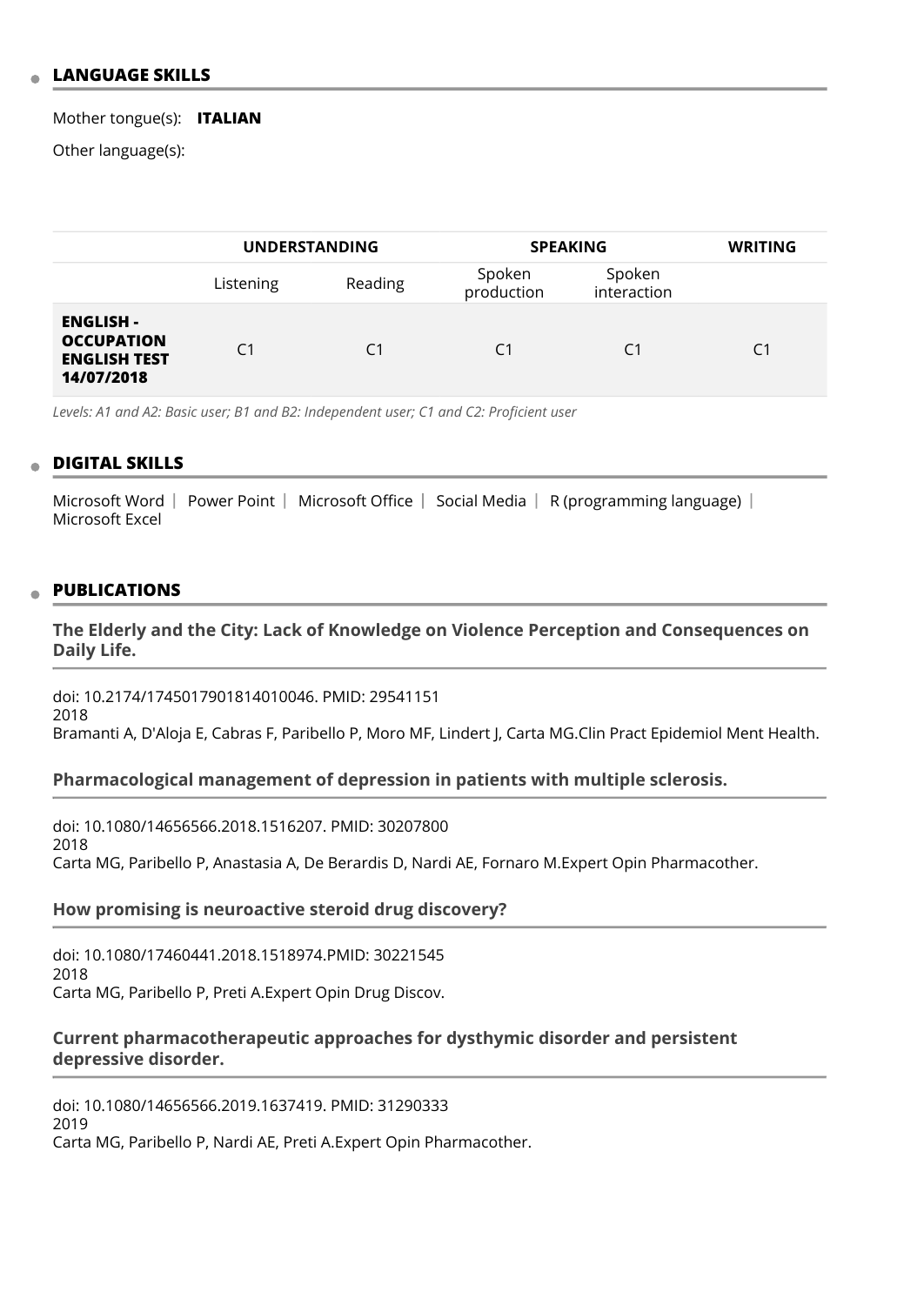**Investigating the relationship between melatonin levels, melatonin system, microbiota in BD.** 

. doi: 10.1186/s40345-019-0163-y.PMID: 31814040 2019

Manchia M, Squassina A, Pisanu C, Congiu D, Garzilli M, Guiso B, Suprani F, Paribello P, Pulcinelli V, Iaselli MN, Pinna F, Valtorta F, Carpiniello B, Comai S.Int J Bipolar Disord.

# **The Impact of Alexithymia on Treatment Response in Psychiatric Disorders: A Systematic Review.**

doi: 10.3389/fpsyt.2020.00311. PMID: 32372987 2020 Pinna F, Manchia M, Paribello P, Carpiniello B. Front Psychiatry.

# **Exploring the Role of Gut Microbiota in Major Depressive Disorder and in Treatment Resistance to An**

doi: 10.3390/biomedicines8090311. PMID: 32867257 2020 Fontana A, Manchia M, Panebianco C, Paribello P, Arzedi C, Cossu E, Garzilli M, Montis MA, Mura A, Pisanu C, Congiu D, Copetti M, Pinna F, Carpiniello B, Squassina A, Pazienza V.Biomedicines.

## **Telomere attrition and inflammatory l. in severe psychiatric dis. and in response to psychotropics.**

doi: 10.1038/s41386-020-00844-z. PMID: 32919410 2020

Squassina A, Manchia M, Pisanu C, Ardau R, Arzedi C, Bocchetta A, Caria P, Cocco C, Congiu D, Cossu E, Dettori T, Frau DV, Garzilli M, Manca E, Meloni A, Montis MA, Mura A, Nieddu M, Noli B, Paribello P, Pinna F, Robledo R, Severino G, Sogos V, Del Zompo M, Ferri GL, Chillotti C, Vanni R, Carpiniello B.Neuropsychopharmacology.

## **Anatomical distribution and expression of CYP in humans: Neuropharmacological implications.**

doi: 10.1002/ddr.21778. PMID: 33533102 2021 Fanni D, Pinna F, Gerosa C, Paribello P, Carpiniello B, Faa G, Manchia M.

# **The Role of Gut Microbiota in the High-Risk Construct of Severe Mental Disorders: A Mini Review.**

doi: 10.3389/fpsyt.2020.585769. PMID: 33510657 2021 Sani G, Manchia M, Simonetti A, Janiri D, Paribello P, Pinna F, Carpiniello B.

## **Leukocytosis associated with clozapine treatment: A case series and systematic review of the literature**

doi: 10.3390/medicina57080816. PMID: 34441022 2021 Paribello P, Manchia M, Zedda M, Pinna F, Carpiniello B.